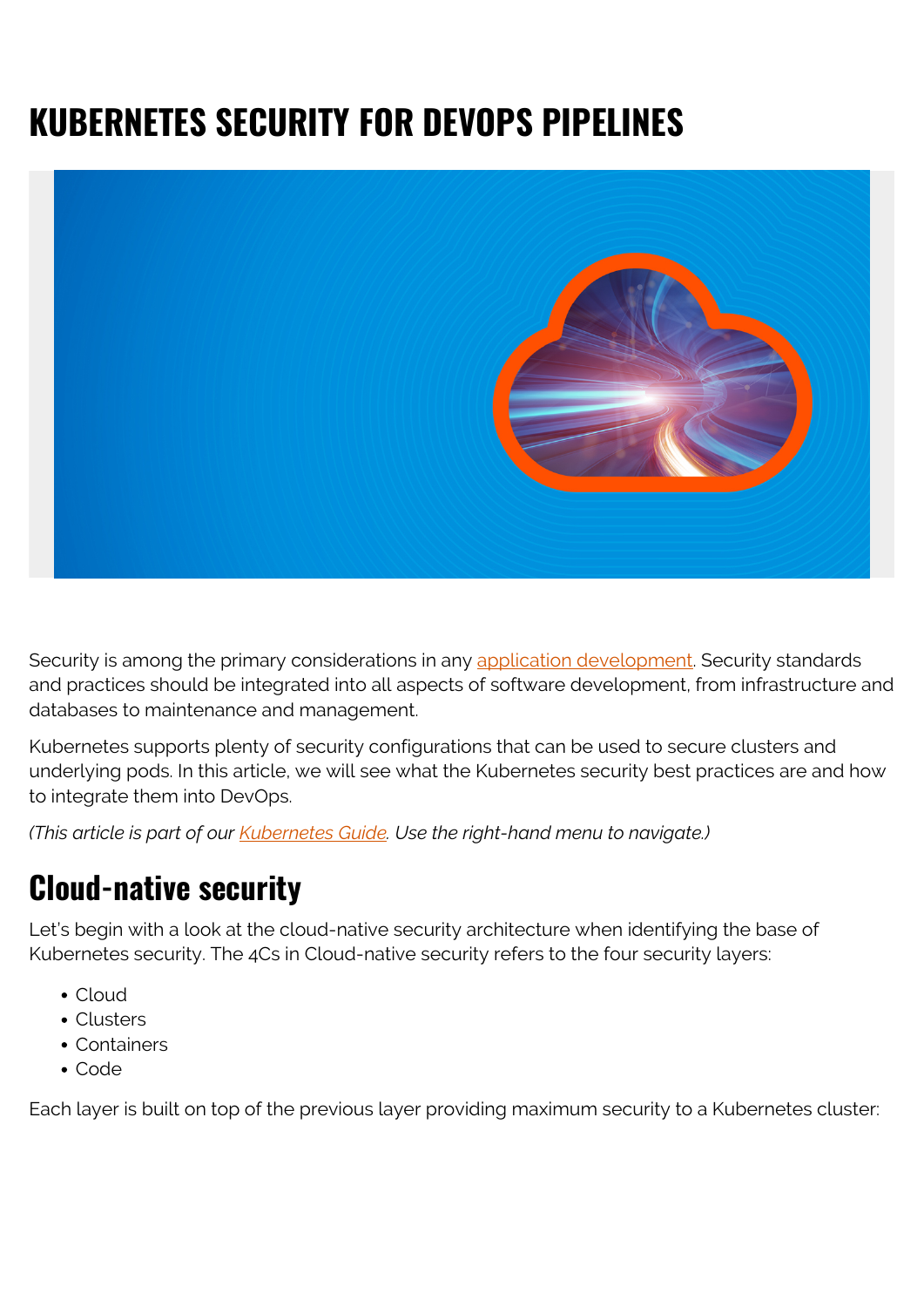

- **Cloud.** This layer represents the underlying physical infrastructure. You may deploy your Kubernetes application either on-premise hardware or on a third-party cloud provider, but you need to follow the relevant security best practices to secure all the infrastructure.
- **Cluster.** A Kubernetes cluster should be securely configured with cluster services like Kubernetes API and all the applications within the cluster. Securing applications is even more important when dealing with [microservices](https://blogs.bmc.com/blogs/microservices-architecture/) since a minor vulnerability in a single service can affect the whole cluster.
- **Containers.** Build your [containers](https://blogs.bmc.com/blogs/containers-vs-kubernetes/) using the smallest possible image by enforcing strict user privileges and removing all unnecessary libraries and features. Additionally, all containers must be scanned regularly to identify any vulnerabilities.
- **Code.** The application code can be the largest attack surface due to production bugs and failure to follow security practices during the development, deployment, and management. Simple actions like removing unused ports, encrypting data transfers, regular testing, and scanning can mitigate many security issues in the application code.

## **Kubernetes security best practices**

Let's have a look at some best practices and recommendations for creating a secure Kubernetes environment.

#### **Cloud security best practices (Infrastructure)**

**Control panel access.** Only a selected set of users from an authorized location (whitelisted IP) should be allowed to interact with the Kubernetes control panel. All public access should be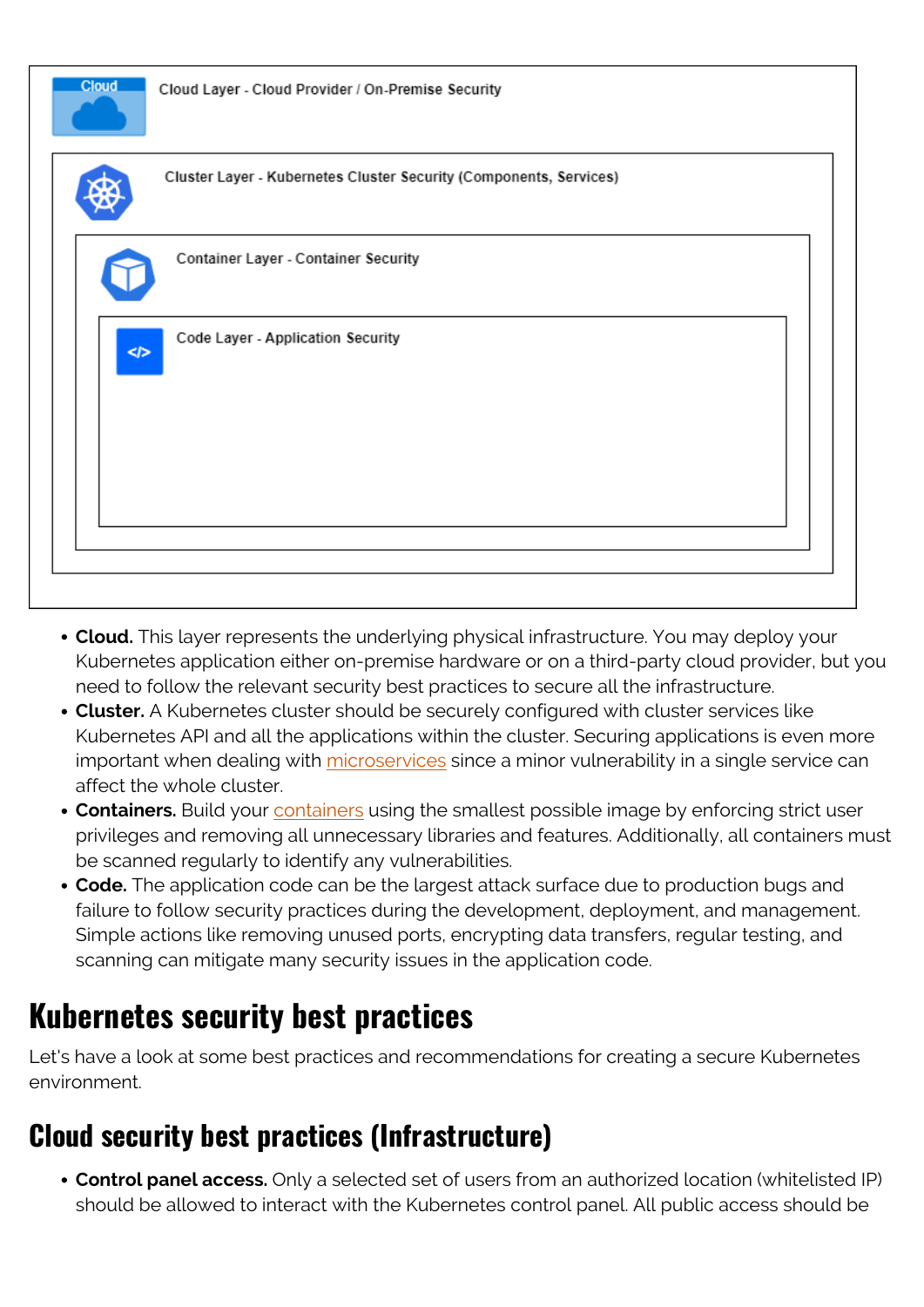disabled.

- **Node access.** Access to Kubernetes nodes should be controlled by only accepting connections from Kubernetes services like [NodePort](https://blogs.bmc.com/blogs/kubernetes-port-targetport-nodeport/) or LoadBalancer restricted to specific ports and protocols. Public access to nodes should also be discouraged if possible.
- **Cloud Provider API.** When interacting with cloud provider APIs through Kubernetes, only assign roles and policies that limit the privileges to the core functions required by Kubernetes, such as provisioning new nodes.
- **Kubernetes etcd.** The access to datastore should be limited to the Kubernetes control panel and be configured with TLS. Besides, the datastore should be encrypted for additional security.

#### **Cluster security best practices**

- **Role-based access control (RBAC).** Access for all services should be limited to authorized users and roles with specific IP addresses.
- **Pod security policies.** Enforce standardized [pod security policies](https://kubernetes.io/docs/concepts/policy/pod-security-policy/) across the cluster environment.
- **Network security policies.** Enforce [network policies](https://kubernetes.io/docs/concepts/services-networking/network-policies/) for all network-related resources to ensure data security.
- Data encryption. By default, encrypt all possible data storage from [etcd](https://kubernetes.io/docs/tasks/administer-cluster/encrypt-data/) to volumes where sensitive data are stored.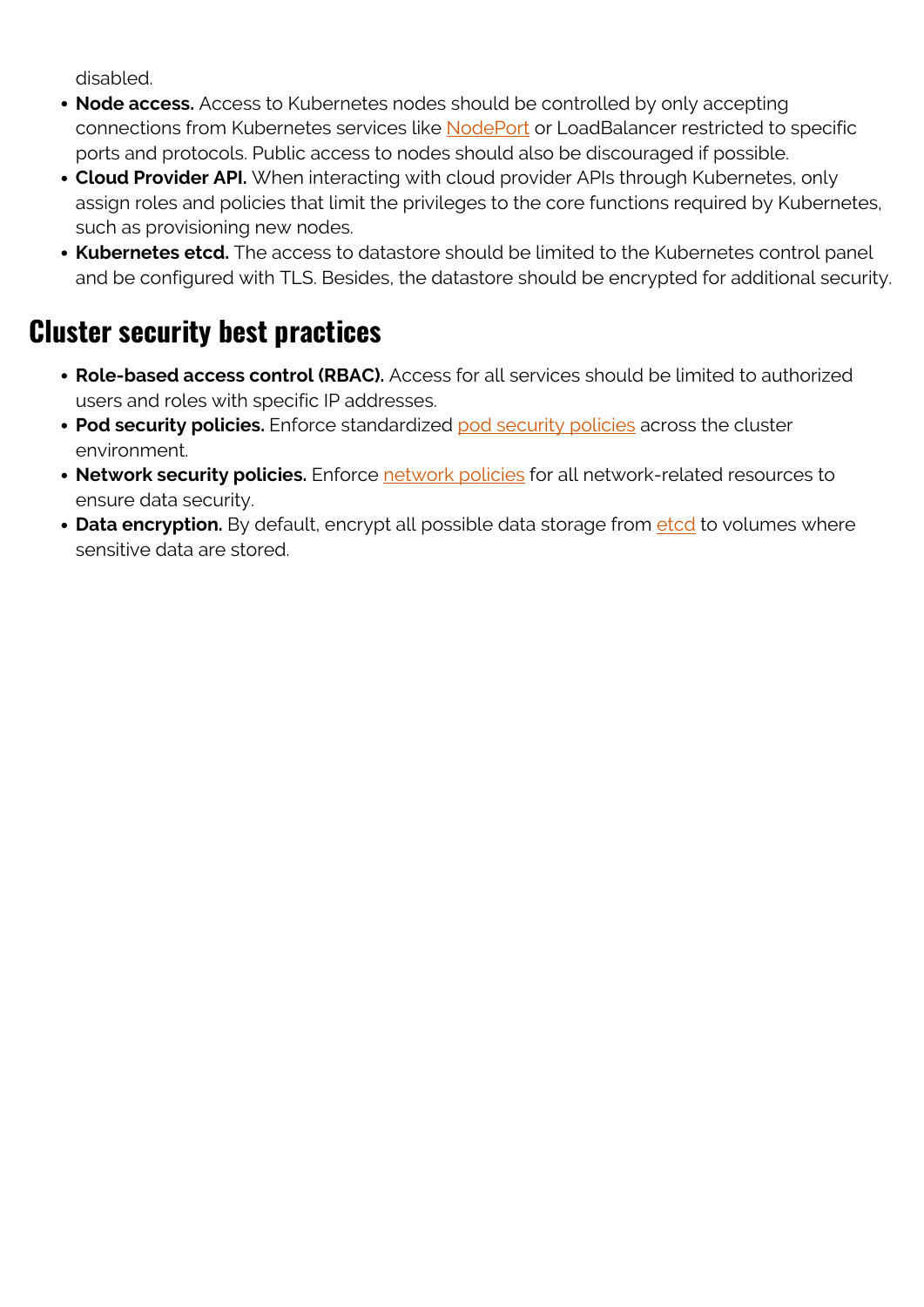# bmc



#### **Container security best practices**

- **Vulnerability scanning.** Scan and identify any security issues related to the container images and address them before building the container.
- **Image signing.** Enforce image signing so that the cluster can only deploy signed trusted images.
- **User control.** All privileged users should be removed, and only users with limited privileges should be included in the container (user vs root).
- **Dependency management.** Any unnecessary features or software dependencies should be removed from the base image itself.

#### **Code security best practices**

- **Encrypted communication.** Integrate encryption to all the network traffic to minimize any data leaks.
- **Application access.** Expose a limited number of application endpoints and ports and enforce authentication to reduce the attack surface.
- **Dependency management.** As with the container base image, strip out all unnecessary thirdparty frameworks and libraries to reduce the risk of third-party vulnerabilities affecting the application.
- **Development methodology.** Security best practices should be integrated into the SDLC as part of the **DevSecOps** process with regular vulnerability scanning and code reviews. This would help developers to identify and fix any security issues before the product is released for production.

## **Integrating Kubernetes security to a DevOps pipeline**

There are two major considerations that any organization will face when implementing Kubernetes security: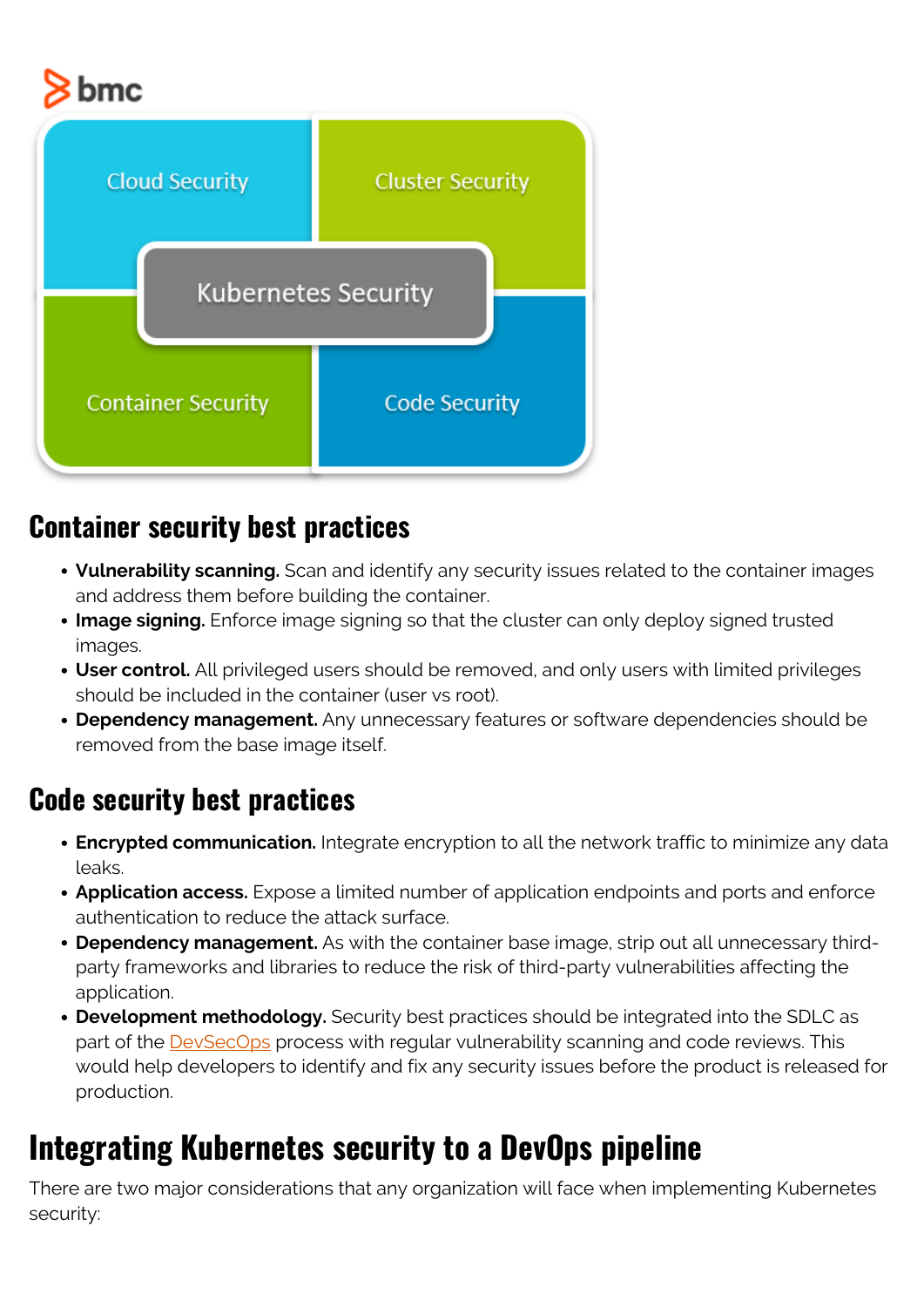- **Self-configuration.** Kubernetes consists of several features to enforce security best practices. Importantly, none of them are configured by default, so the cluster administrator must manually configure them in the cluster.
- **Lack of knowledge.** It requires an in-depth understanding of the Kubernetes environment and the application to properly configure all the security features, policies, and best practices.

The best option to overcome the above issues would be integrating Kubernetes security best practices in a **DevOps pipeline**. It enables developers to both:

- Get a broader view of the entire application architecture
- Gradually incorporate security practices into a Kubernetes environment with incremental changes

We can boil down the Kubernetes DevOps pipeline into three distinct sections to better implement the security practices.



each.

Let's have a look at

### **Application & container security at the image build stage**

There are a number of application security best practices, such as:

- Data encryptions
- User privileges
- Token management
- [Threat assessments](https://blogs.bmc.com/blogs/risk-assessment-vs-vulnerability-assessment/)
- Code reviews

These should be organically integrated into the development, from the initial stage of application development. Since the application is the core component of the container, an insecure application can expose the whole production Kubernetes cluster to attacks—even if all the other aspects are secure.

When building the container image, use an updated base image without any security vulnerabilities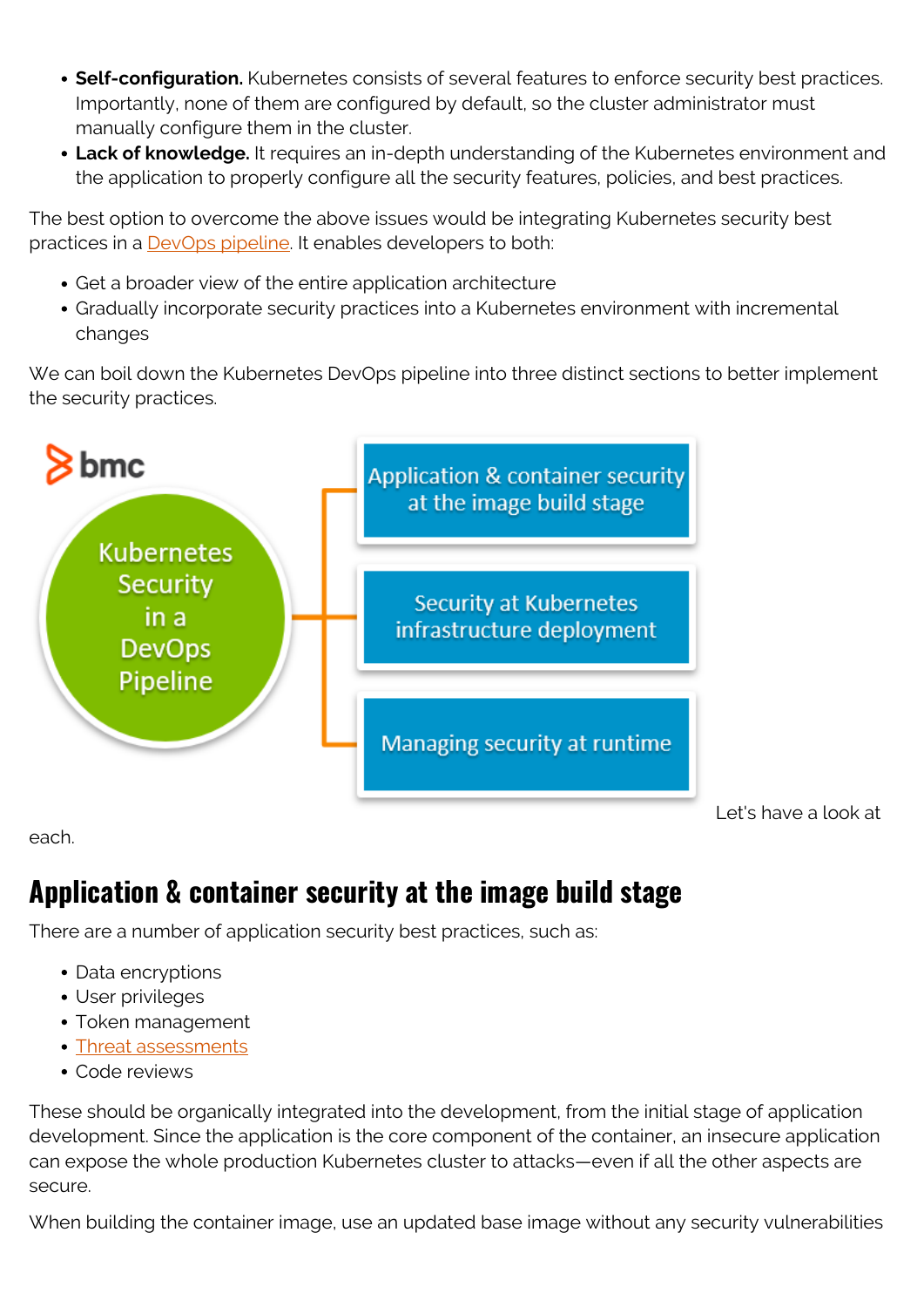and strip out any unnecessary components or features of it.

For example, suppose we can use a smaller base image such as [alpine Linux](https://alpinelinux.org/) instead of Ubuntu without affecting the functionality or performance of the application. In that case, we should always go with the smaller base image. It both:

- Reduces the attack surface
- Creates a much more lightweight container

Then we should carefully go through all application dependencies to identify vulnerabilities using a tool like [synk](https://snyk.io/) and address them.

Another concern is the ports exposed via the container. We should only expose the necessary ports and require authentication for all requests. In the end, we can build a container image that is ready to be deployed in Kubernetes.

Another best practice is to conduct a [penetration test](https://blogs.bmc.com/blogs/vulnerability-assessments-vs-penetration-tests/) of the application in a staging environment and sign the image before pushing it to the production cluster.

#### **Security at Kubernetes infrastructure deployments**

You must have in-depth knowledge of Kubernetes to properly configure the cluster when deploying a Kubernetes cluster. As a rule of thumb, we should try to avoid using any default configurations. We'll also need to:

- Scope user permissions in the cluster
- Set up proper network connectivity with ingress and load balancers to control network traffic within the cluster
- Create network segmentation to provide maximum physical security

Additionally, proper networking will eliminate the need for nodes to be exposed directly to the internet.

Having configured pod policies configured, we can ensure that only pods which comply with the required policy will be created, and no rogue pods will be created. Network policies help you to control:

- The traffic flow to pods
- How a pod can communicate with other network objects, pods, etc.

Another important consideration is [cloud security.](https://blogs.bmc.com/blogs/hybrid-cloud-security/) Even though we configure a secure Kubernetes cluster, our applications can be exposed to attacks if the underlying infrastructure or cloud provider is insecure. Therefore, administrators should secure the underlying infrastructure with proper access controls and authentication mechanisms before deploying infrastructure so that only authorized users can modify infrastructure.

Finally, the administrators need to enforce images registries so that only signed images from authorized container registries can be deployed in the cluster.

It is also essential to configure continuous monitoring and vulnerability scanning for both containers and clusters. It will act as an early warning system to identify issues and fix them. A secure container image created in the build stage combined with a secure cluster environment provides a solid